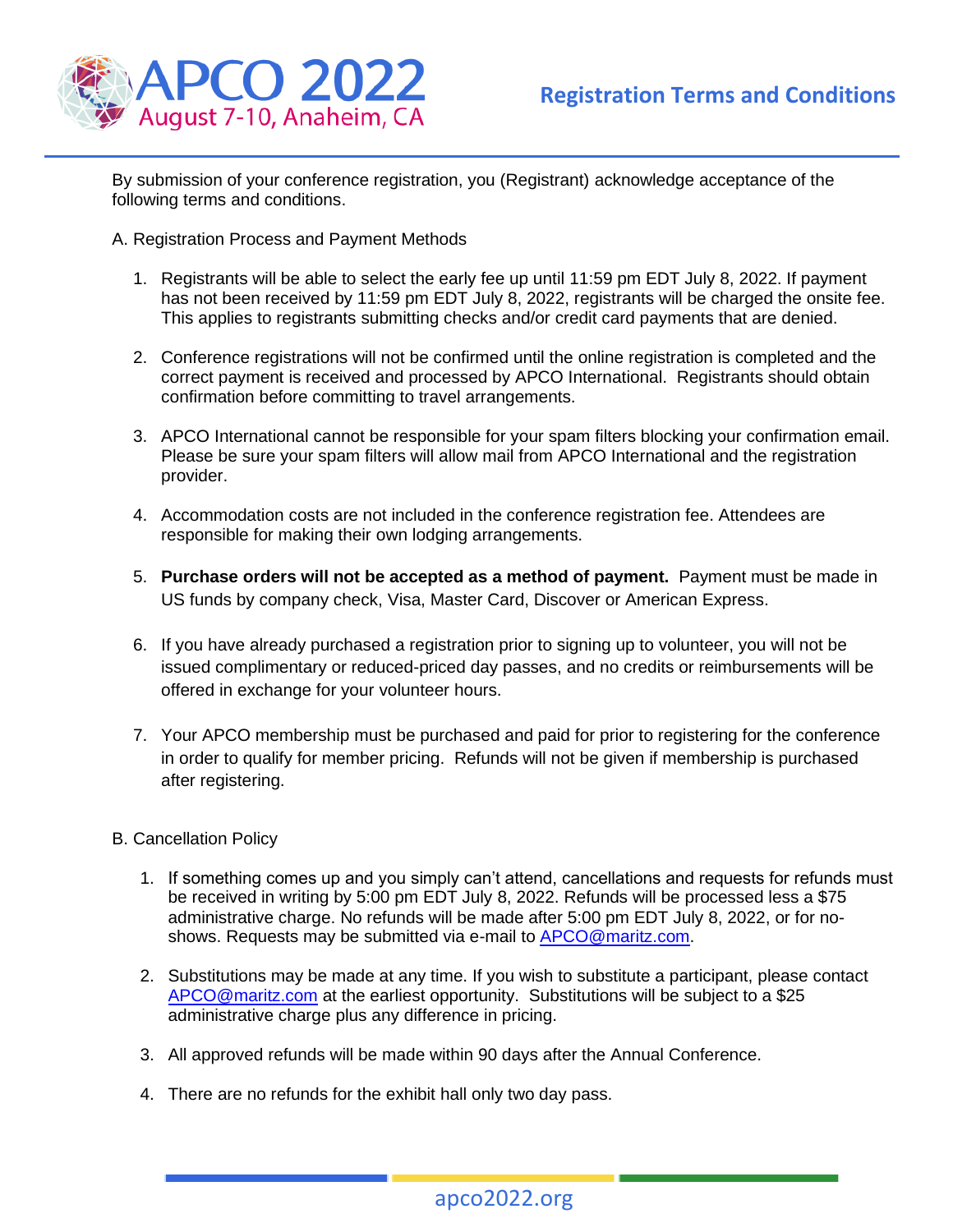

- C. Conference Program and Presentations
	- 1. APCO International reserves the right to make any changes to the program in its sole discretion. Every effort will be made to keep presentations and speakers as represented. However, unforeseen circumstances may result in the substitution of one or more presentation topic(s) or speaker(s).
	- 2. APCO International makes no endorsements of any presentation or product. The views, opinions, displays and presentations by speakers, exhibitors and sponsors at the Annual Conference do not necessarily reflect those of APCO International.
	- 3. Due to limitations imposed especially by certain plenary speakers, Registrants are to refrain from the audio- or videotaping of any presenters or speakers for any reason or purpose.
	- 4. In the event that the Conference has to be cancelled, delayed, interrupted or the schedule altered due to events beyond the reasonable control of APCO International or the conference organizers, APCO International will not be held liable to Registrants for any damages, losses or costs incurred, including but not limited to transportation and accommodation costs. APCO International is not liable for changes in program date, content, speakers or venue.
- D. Professional Decorum
	- 1. Registrants are expected to behave in a professional manner. Obscene, unseemly, abusive or threatening behavior directed to any other person is not conducive to a collegial learning environment. APCO International reserves the right at its sole discretion to prohibit entry to any person to the Conference, or eject any person based on conduct or behavior deemed inappropriate by APCO International staff, its agents and others working under its authority.
- E. Personal Liability & Waiver
	- 1. Registrants voluntarily assume all risk to health and safety relating to the Annual Conference, whether occurring prior to, during or after the event. APCO International accepts no responsibility for injury, loss or damage of any kind to person or property.
	- 2. Registrants agree to waive, release and hold harmless APCO International, its officers, directors, employees and agents, against any and all claims arising out of or in connection with the Annual Conference, except for APCO's own gross negligence or willful misconduct.
- F. Media Release
	- 1. APCO International may film, photograph, audio record or report in print on portions of the Conference, including lectures and interactions in common areas. These recordings may be archived and used for educational and commercial purposes. By attending, Registrant consents to APCO International's global and perpetual use of his or her name, photograph, recorded voice and statements ("Information") in whole or in part, in all media and/or distribution formats, now known and hereafter developed for any lawful purpose, including but not limited to